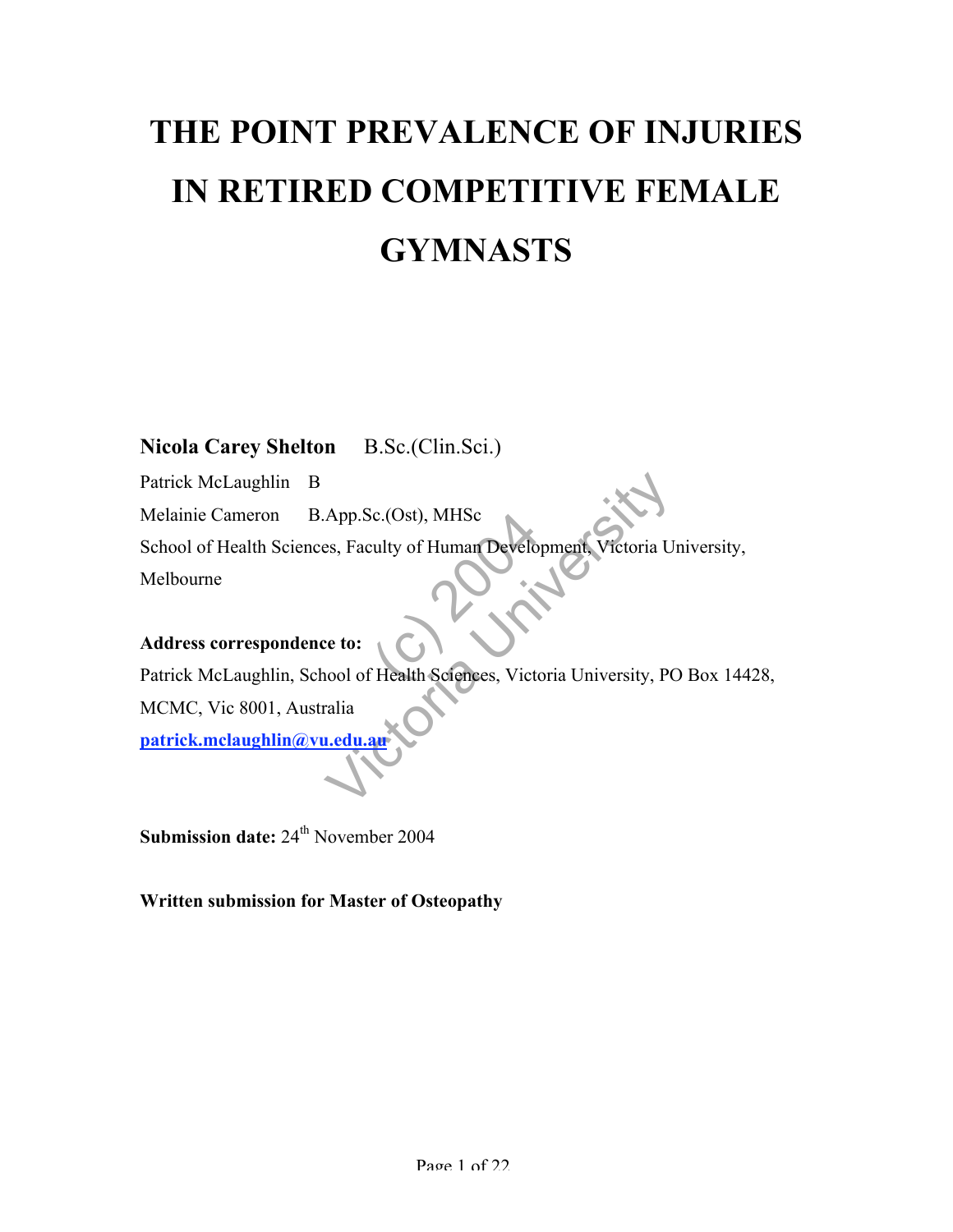## **Abstract Word count:** 193

A sample of 120 retired competitive female gymnasts were administered a questionnaire, with a response rate of 30.8% (n=37). The questionnaire collected information detailing the number, location and type of current injuries. Information was also attained as to whether the injury was originally caused by a gymnastic-related injury and whether the injury was having an effect on the gymnasts' current lifestyle.

sprains (30.2%) and a d by ankle and foot  $(24.5\%)$  and knees  $(17\%)$ .<br>
s were sprains  $(30.2\%)$  and aches or soreness  $(1$ <br>
nts, 88.1% were originally caused by a gymnast<br>
who were experiencing a current injury or comp<br>
ent life.<br>
antial numb The total sample reported 53 current injuries or complaints, a rate of approximately 2 injuries per retired gymnast. Of the total injuries, injuries to the lower back were most common (34%), followed by ankle and foot (24.5%) and knees (17%). The most common types of injuries were sprains (30.2%) and aches or soreness (18.9%). Of the total injuries or complaints, 88.1% were originally caused by a gymnastic-related sports injury. All participants who were experiencing a current injury or complaint reported some effect on their current life.

This highlights the substantial number of injuries or complaints in the retired gymnastic population and that retired gymnasts are experiencing residual pain and interference to their daily lifestyles from injuries. These findings suggest a need to evaluate injury prevention and rehabilitation programs designed for competitive gymnasts.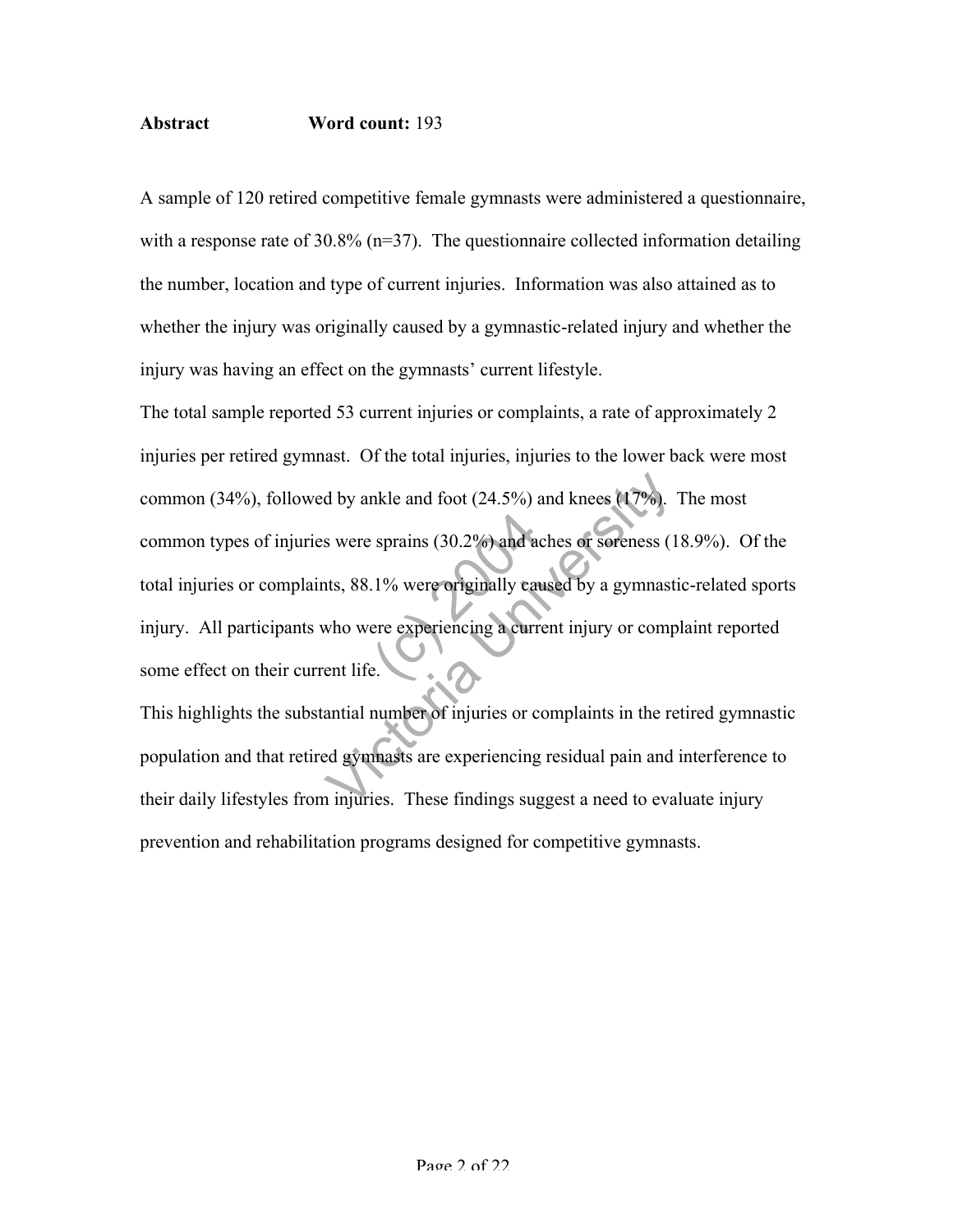#### **The point prevalence of injuries in retired competitive female gymnasts**

## **Introduction**

Gymnastics has enjoyed a worldwide rise in popularity over the past 20 years. For example, there are currently more than 3,000,000 participants governed by USA Gymnastics<sup>1</sup>, and around 80,000 gymnasts in excess of 600 private clubs registered with Gymnastics Australia<sup>2</sup>. Performed at a competitive level, Women's Artistic Gymnastics is a demanding sport both physically and mentally. The competitors need to possess strength, flexibility, agility and endurance, and the athlete must co-ordinate these skills in order to achieve difficult body movements with the varying apparatus elements.

movements with the values<br>movements with the values<br>ymnastics, it has one of<br>numbers of children are The competitive of competitive to the attack the varying apparatus expected<br>to body movements with the varying apparatus expected<br>to varying apparatus expected to varying apparatus expected<br>the varying state of children ar Due to the physical nature of gymnastics, it has one of the highest injury rates in women's sport<sup>3</sup>. In addition, increasing numbers of children are entering the sport at a younger  $age<sup>4.5</sup>$ , exposing an increasing number of gymnasts, for a longer period of time to potential injury. Also, the gymnastic training year is markedly longer than the season of other sports, with competitive gymnasts training for up to 11 months of the year<sup>1</sup>. Simply, gymnasts spend a large amount of time training per year, which apart from the obvious risk of hazardous maneuvers exposes the gymnast to a more subtle temporal risk in that increased time causes an increased risk of injury<sup>3</sup>.

The definition of what constitutes an injury has varied greatly in previous studies researching the epidemiology of gymnastic injuries, resulting in differing injury rates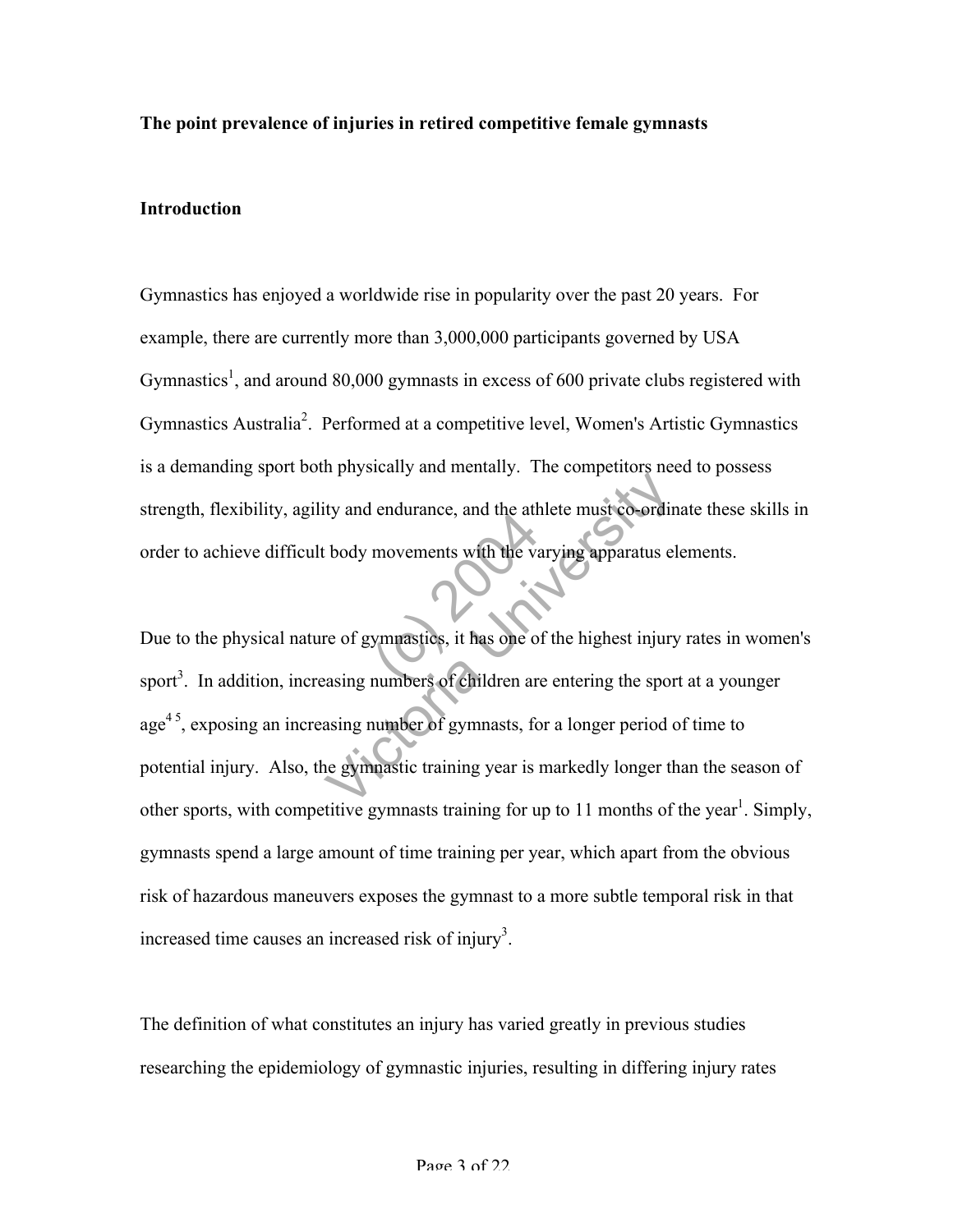between the studies. For example, Snook $6$  only considered injuries that were brought to the attention of a doctor and produced disability, which could result in fewer minor injuries being reported. For the purposes of the present study an injury or complaint was defined as any bodily pain or any condition that resulted in the disruption or limitation of daily activities, in order to include the more minor injuries that have been excluded in previous studies.

by Calle , the research<br>
riod, 32.7% of the injure<br>
ruse type. This discrep<br>
ematurely return to gyreoccurrence of injury Examinate (ii) any of statuten since, and since the set of that<br>ear period, 32.7% of the injuries were re-injurie<br>ic overuse type. This discrepancy between inju<br>asts prematurely return to gymnastic activity fo<br>to the reocc The classification of injuries reported in previous studies in this area has fallen into two main categories - acute traumatic (injury of sudden onset) and chronic overuse (injury of gradual onset)<sup>578</sup>. In the study by Caine<sup>4</sup>, the researchers reported that of the injuries sustained during a one-year period, 32.7% of the injuries were re-injuries and of these 83.3% were of the chronic overuse type. This discrepancy between injury types may indicate that some gymnasts prematurely return to gymnastic activity following an injury, which may, in turn, lead to the reoccurrence of injury and contribute to chronicity.

A competitive gymnast is considered to be any gymnast that participates in competitions with a gymnastics team. Many gymnasts at a competitive level spend some part of the year training at less then full intensity as a result of injury rather than totally abstaining from practice, indicating that some injuries do not receive adequate rehabilitation<sup>456</sup>. Singer $9$  has previously cautioned that returning to training without 100% recovery following an injury could result in retirement of the gymnast.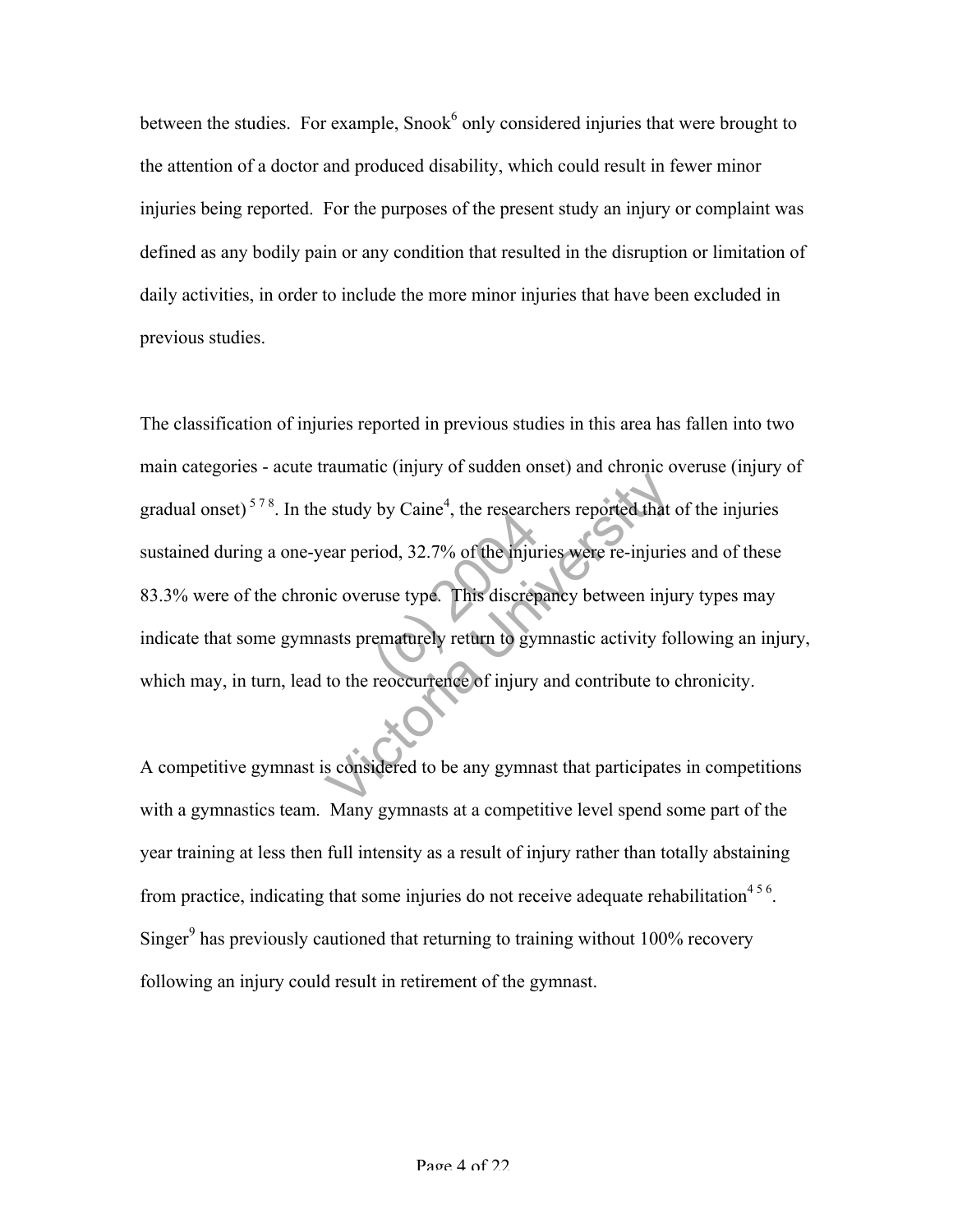Several studies involving the epidemiology of gymnastic injuries have only been carried out during the gymnasts' career, asking the question, "What is the nature and rate of injuries that affect young competitive female gymnasts<sup>345</sup>?" Though these studies have determined areas of special consideration with regards to specific injuries and specific maneuvers, research also needs to assess the long-term repercussions of the injuries sustained during intensive gymnastic training on the gymnasts' future lifestyles. Do gymnastic injuries continue to affect gymnasts even in retirement? Determining the answer to this question will hopefully aid in the development and progression of injury prevention and rehabilitation programs designed for gymnastics.

the prevalence and fun<br>
iemale gymnasts. The<br>
idence of injuries or co<br>
with the general Austra The property of the project also aimed<br>tritive female gymnasts. The project also aimed<br>er incidence of injuries or complaints experience<br>pared with the general Australian adult populat This study aimed to determine the prevalence and functional effects of musculo-skeletal injuries in retired competitive female gymnasts. The project also aimed to determine whether there was a higher incidence of injuries or complaints experienced in retired gymnast's lifestyles compared with the general Australian adult population $10$ .

#### **Method**

#### **Subject Selection:**

One hundred and twenty  $(n=120)$  retired competitive female gymnasts were administered a questionnaire via mail. All participants were asked via a cover note to complete and return the questionnaire to the researchers if they were willing to participate in the study.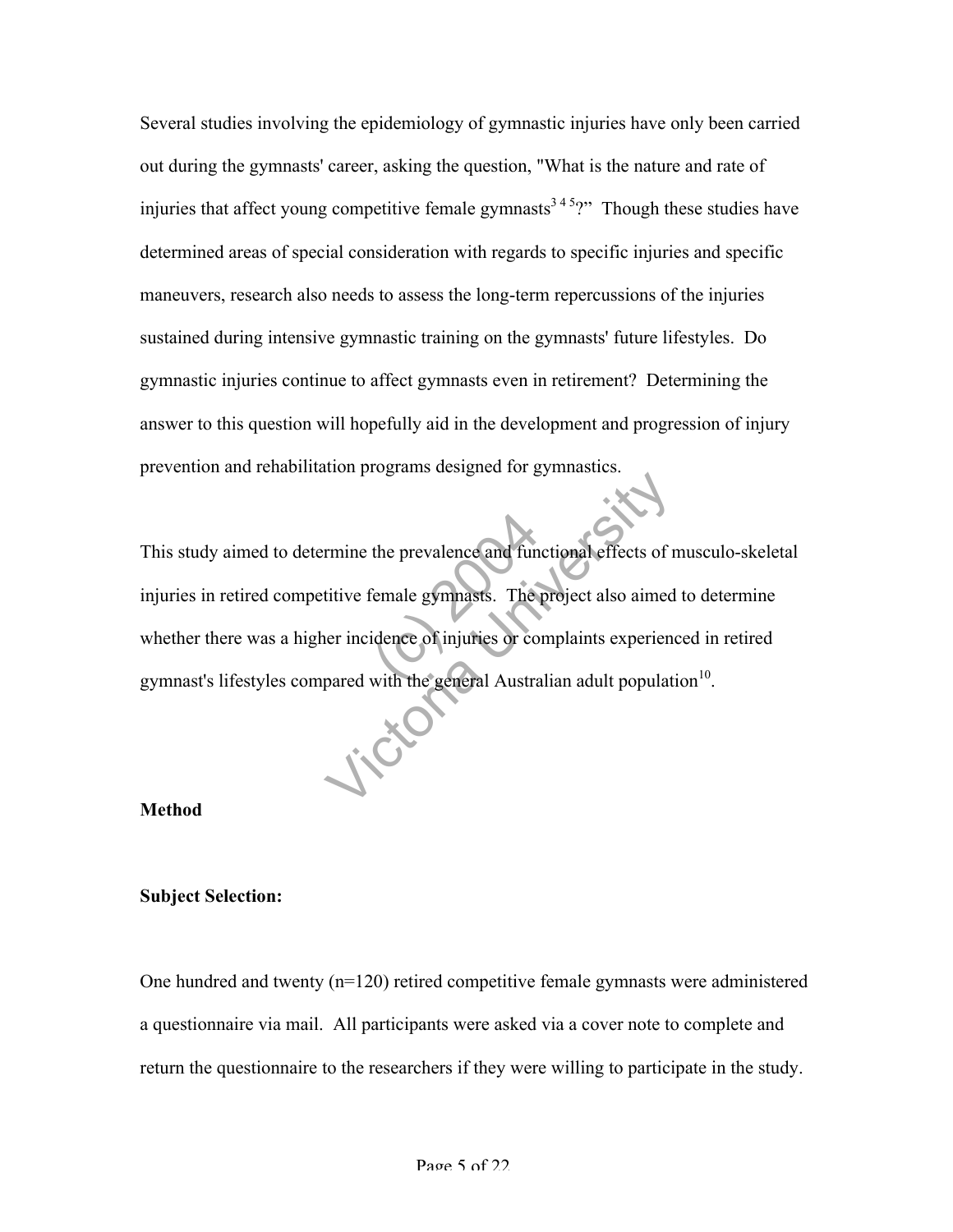Questionnaires were anonymous. Returning a completed questionnaire implied consent to participate in the study.

## **Design:**

The questionnaire mostly obtained current facts and information. However, it also asked The questionnaire used in this study was a compilation of questions used in previous studies, notably the studies conducted by Kolt and Kirkby<sup>5</sup> on the epidemiology of injuries in Australian female gymnasts, and the survey carried out by Walker<sup>11</sup> on Low Back Pain in Australian adults. The questionnaire requested information on participant demographics (age, height, weight), training profile (hourly rate they trained per week, number of years they trained), and a current injury or complaint profile (any current injuries, pain, discomfort or limitations).

Mathematic Proposition in the they trained), and a current injury or complaint profile<br>t or limitations).<br>We obtained current facts and information. However,<br>two mature, to ascertain the amount of training c<br>ries or compla questions of a retrospective nature, to ascertain the amount of training completed, and whether the present injuries or complaints were originally incurred during the participants' gymnastic career.

Ethics approval was required prior to conducting the research. Once approved, the questionnaire was sent to an expert in epidemiology to receive feedback on the quality of the questionnaire. After making amendments in response to the expert's comments, a pilot test was conducted. The sample consisted of five candidates who trialed the questionnaire and provided test results. This piloting procedure confirmed the face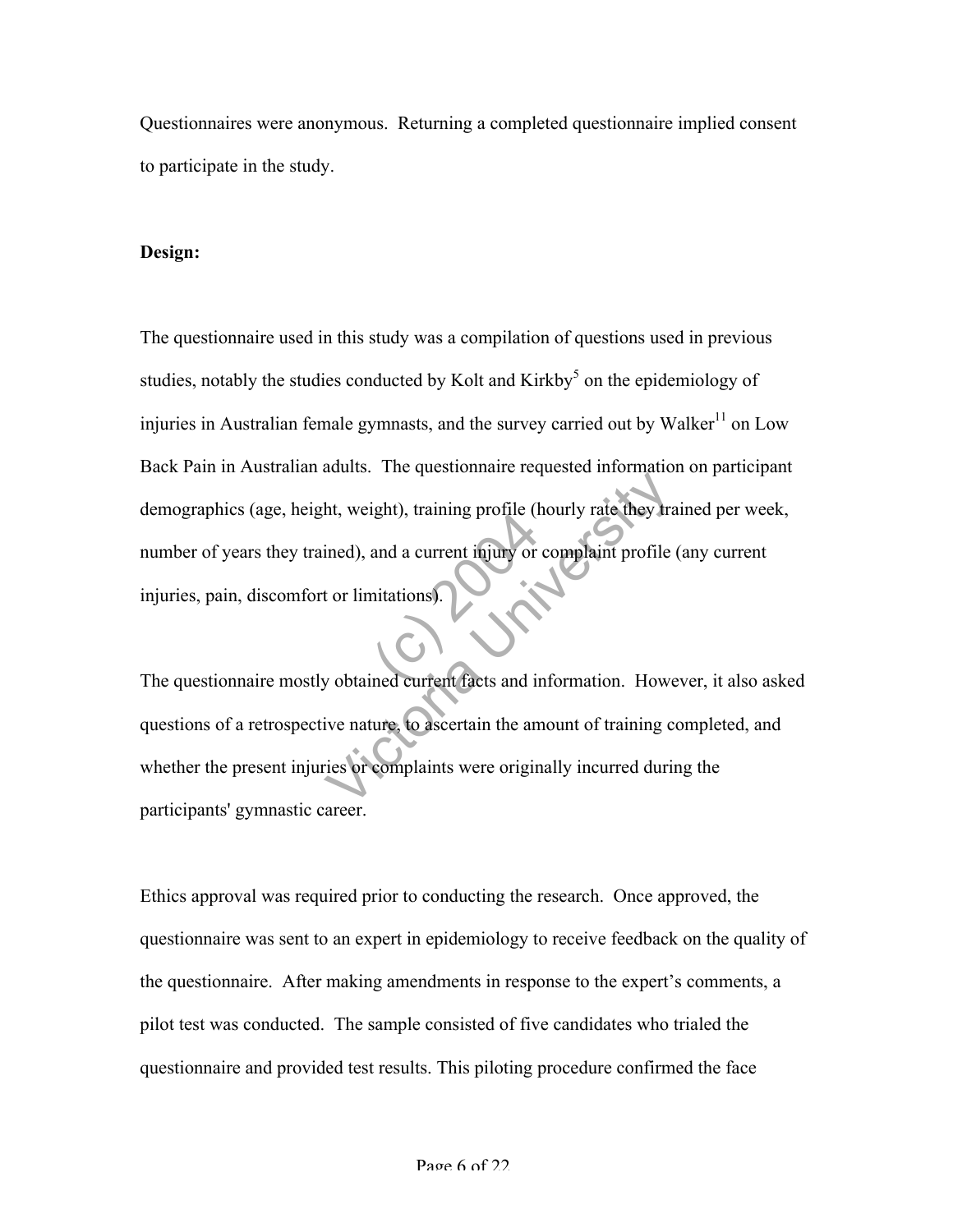validity of the questionnaire because each of the five pilot study participants answered the questions the way they were intended to be answered.

#### **Statistical Analysis:**

The data were analysed using descriptive statistics, t-tests, Pearson's r correlations and a between groups ANOVA. Data are presented as frequency tables, means, standard deviations, percentages and correlations.

#### **Results**

naire was  $30.8\%$  (n=37<br>etween the ages of 18<br>former junior elite gyr estionnaire was 30.8% (n=37). The respondent<br>nasts between the ages of 18 and 26 years (M =<br>ed one former junior elite gymnast, who had tra<br>remaining gymnasts were National stream gym<br>10 (M = level 8, SD = 0.8). National The return rate of the questionnaire was 30.8% (n=37). The respondents were 37 retired competitive female gymnasts between the ages of 18 and 26 years ( $M = 20$  years,  $SD =$ 2.1). The sample included one former junior elite gymnast, who had trained for 5 days, 40 hours per week. The remaining gymnasts were National stream gymnasts ranging from levels 6 through to 10 ( $M$  = level 8, SD = 0.8). National stream gymnasts had trained for between 2-6 days per week ( $M = 4.3$  days,  $SD = 0.9$ ), and 6-28 hours per week ( $M = 16.4$  hours,  $SD = 6.1$ ). The gymnasts had trained for between 5 to 13 years  $(M = 9.3$  years,  $SD = 2.4$ ) and been retired for 1 to 10 years  $(M = 3.8$  years,  $SD = 2.1$ . The competition level of the gymnasts ranged from club championships to international competition.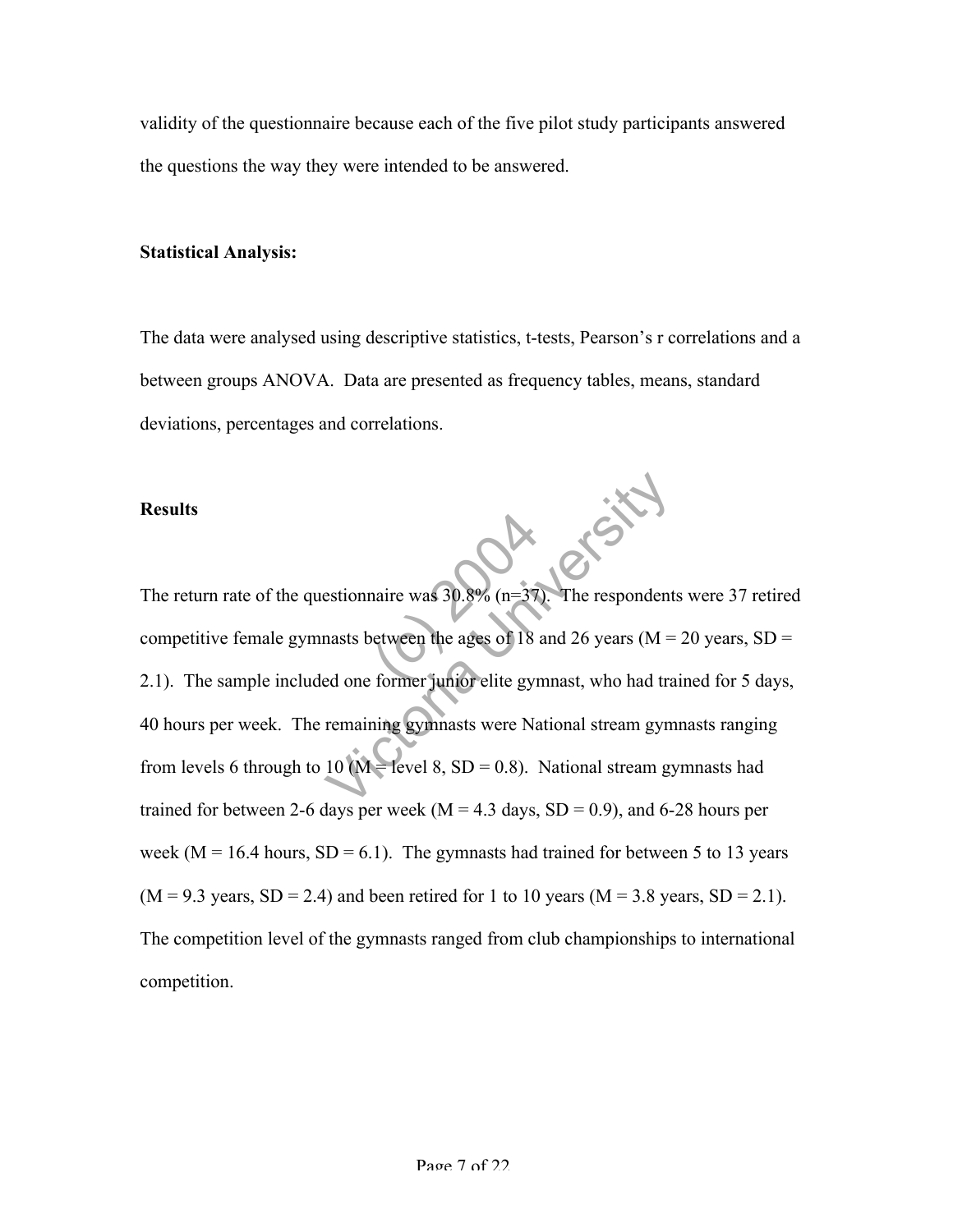The current average weight of the participants was  $55.1\text{kg}$  (range = 42-75kg, SD = 6.3) and the average height was  $163.3cm$  (range =  $152-176cm$ , SD = 6.3).

The total sample (n=37) reported 53 current injuries or complaints (a rate of approximately 2 injuries per person). Figure 1 displays the prevalence of injuries reported by the participants, which shows 70.3% (n=26) of respondents having at least one current injury or complaint. Of the injuries or complaints reported, 69.8% (n=37) were originally caused by a gymnastic-related sports injury, as shown in Table 1. However, upon removal of the  $20.8\%$  (n=11) of gymnasts who did not specify the cause of the injury or complaint, the percentage of gymnastic-related injuries rises to 88.1%.

Insert Figure 1 about here

SURFERING OF BYTHERS Insert Table 1 about here

Et al., the percentage of gymnastic-related injuries is<br>sert Figure 1 about here<br>sert Table 1 about here<br>expected to the common area of complaint was the lowe Table 2 indicates that the most common area of complaint was the lower back (34%, n=18), of which majority (88.9%) were originally caused by a gymnastic-related injury. A further 49.1% of the total injuries occurred in the lower limb as a whole  $(n=26)$ , with the ankles (24.5%) and knees (17%) being most commonly affected.

Insert Table 2 about here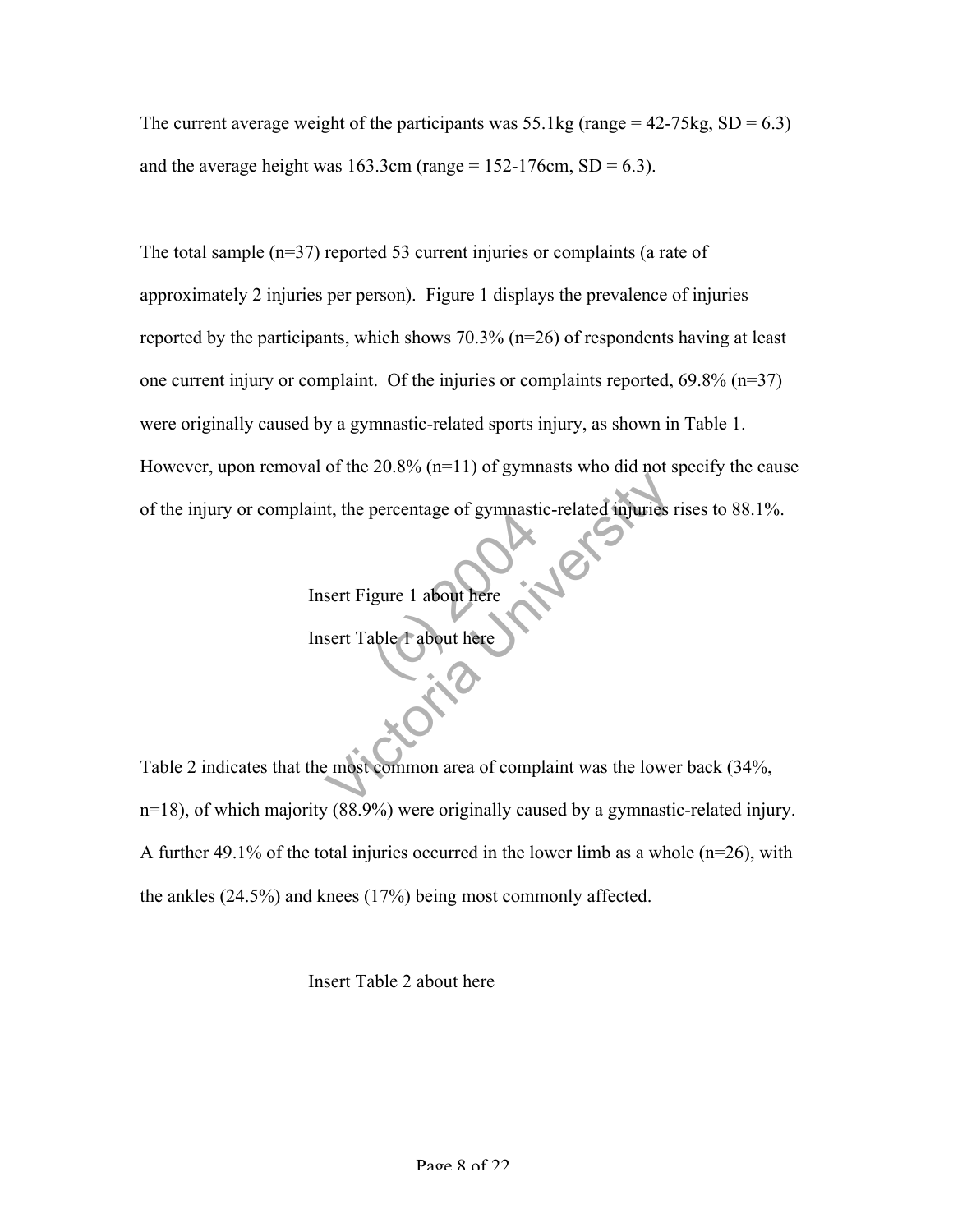Table 3 indicates that of the total injuries reported, the most common type of injury was a sprain (30.2%) followed by an ache or soreness (18.9%). Of the total injuries, 64.1% were of the acute traumatic type  $(n=34)$ , 17% were of the chronic overuse type  $(n=9)$ , and 18.9% were simply described as an ache (n=10). A total of 85.3% (n=29) of the acute traumatic injuries and 77.8%  $(n=7)$  of the chronic overuse injuries in the retired gymnasts originally occurred during the gymnasts' career.

## Insert Table 3 about here

4.7%) used physiolicia<br>
(18.9%) and no treatme<br>
constant, while 56.6%<br>
rtain movements or act ants (54.7%) used physiotherapy as the form of<br>y rest (18.9%) and no treatment (17%) (Table 4<br>ain as constant, while 56.6% (n=30) experience<br>I by certain movements or activities.<br>sert Table 4 about here Over half of the participants (54.7%) used physiotherapy as the form of treatment for their injuries, followed by rest (18.9%) and no treatment (17%) (Table 4). Around a third (35.9%) reported their pain as constant, while 56.6% (n=30) experienced intermittent pain, mostly exacerbated by certain movements or activities.

Insert Table 4 about here

All participants who were experiencing a current injury or complaint (n=26) reported having some effect on their current life. Of the total injuries reported, 62.3% were found to be causing the retired gymnast pain or interfering with their current lives. The average pain at the present time (at the time the questionnaire was completed) was  $2.9$  (SD =  $2.4$ ), where 0 is no pain and 10 is the worst imaginable pain. In the month immediately prior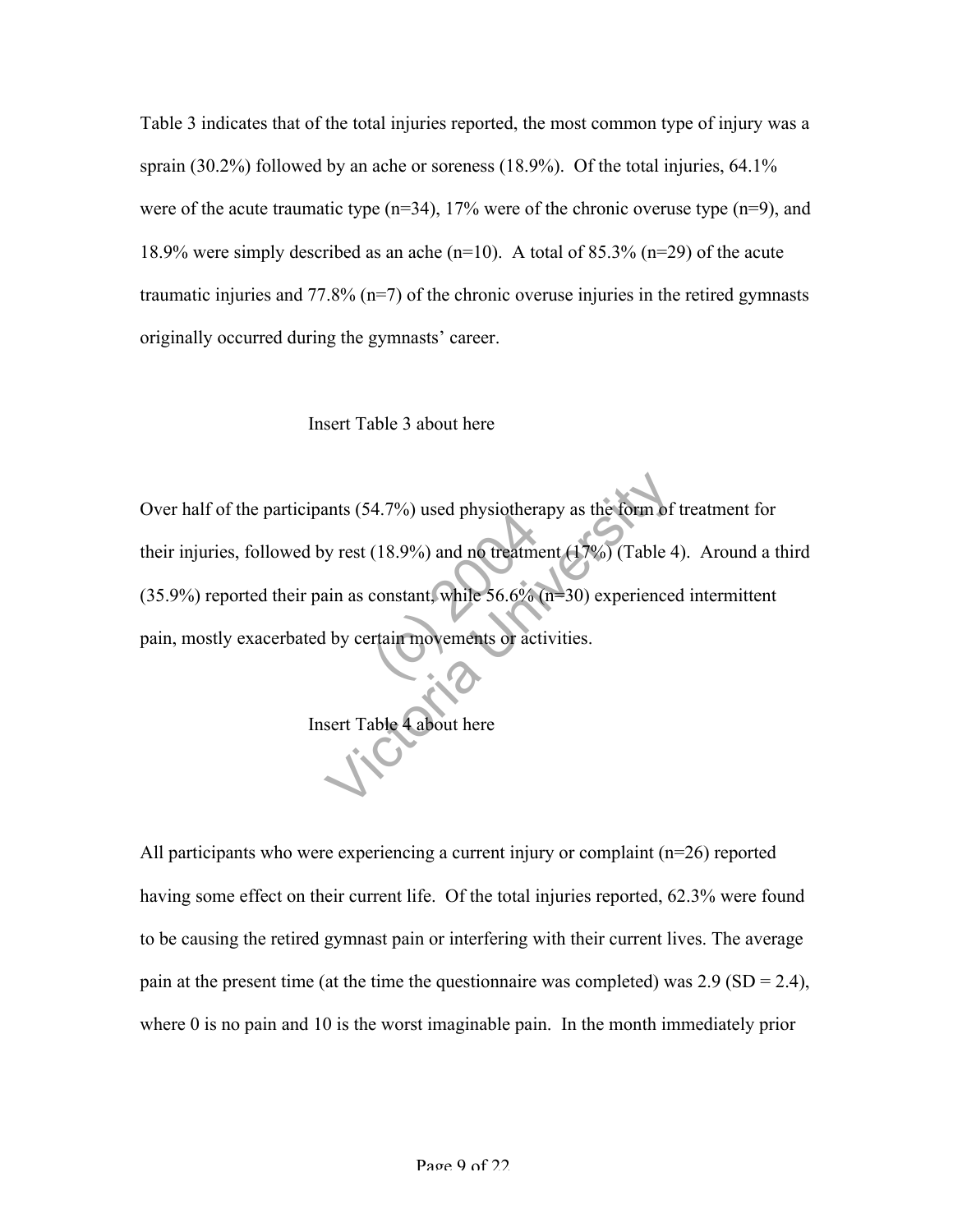to completion of the questionnaire, the average value for the participants' worst pain was 5.5 (SD = 2.6) and their usual pain was 3.5 (SD = 2.2).

The participants reported between 0 to 14 days in the past month where they were kept from their usual activities (work, school or recreation) due to pain  $(M = 1.7, SD = 2.9)$ . In the previous month, the pain from participants' injuries interfered with their daily activities with an average rating of 2.7 (SD = 2.3), where 0 is no interference and 10 is unable to carry on activities. They also reported an average change of 2.6 (SD = 2.2) for their ability to take part in recreational or social activities and  $2(SD = 1.6)$  for their ability to work (including work in and around the house), where 0 is no change and 10 is extreme change.

the and around the hours<br>the length of years spen g work in and around the house), where 0 is no<br>g work in and around the house), where 0 is no<br>non-significant, correlations between the numbe<br>st and the length of years spent training (p=0.58<br>= 0.544), training level (p=0 There were very small, non-significant, correlations between the number of injuries incurred by each gymnast and the length of years spent training  $(p=0.589)$ , competition level (between groups,  $p= 0.544$ ), training level ( $p=0.568$ ) of the gymnast, and gymnasts' ages (p=0.443). Similarly, there was little correlation between the number of days or hours trained per week and the number of injuries experienced by the retired gymnasts.

#### Insert Table 5 about here

There was no significant difference between the amount of pain experienced by the participant (present, usual or worst pain) based on the type of injury (acute traumatic or chronic overuse), or between the interference to recreational, social and work activities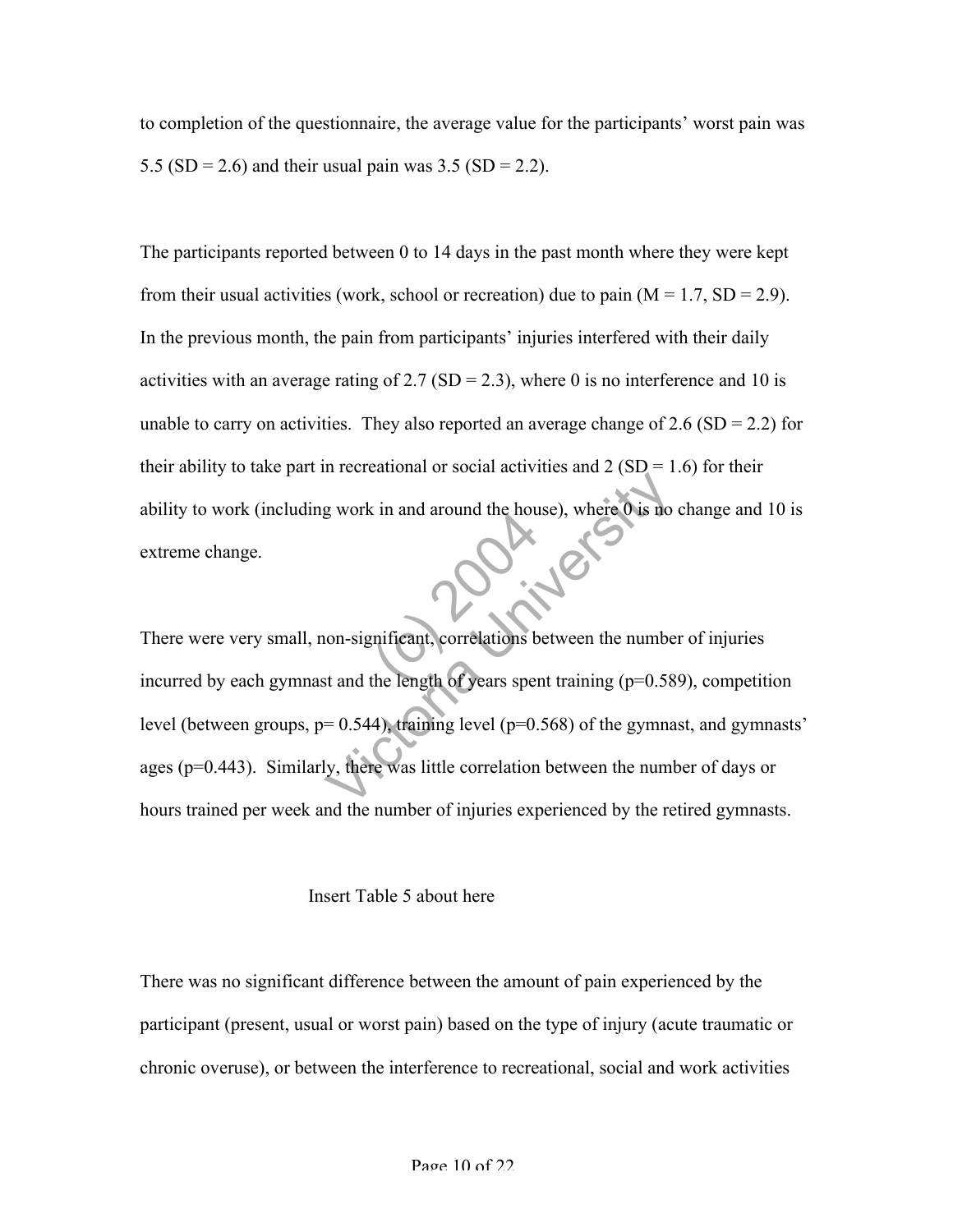with the type of injury. However, chronic overuse injuries were found to cause significantly higher interference to the participants' ability to carry out activities of daily living ( $p = 0.035$ ) compared to acute traumatic injury onset.

## **Discussion**

retired competitive fen<br>
with the Australian adu<br>
bondents reported suffer Example 1 and the distribution of the prevalence and the search aimed to determine the prevalence and the search aim retired competitive female gymnasts, and parad with the Australian adult population<sup>10</sup>.<br>On the search of Gymnastics, with its hazardous maneuvers and intensive training, produces one of the highest injury rates in sport<sup>3-5</sup>. What has not been proven is the long-term functional effect of these injuries and the history of intensive training on the gymnasts' future lifestyles. The current research aimed to determine the prevalence and functional effects of musculo-skeletal injuries in retired competitive female gymnasts, and whether this incidence is higher compared with the Australian adult population $10$ .

It was found that 70.3% of respondents reported suffering from a present injury or complaint, with half of these experiencing two or more injuries. This highlights the substantial number of injuries or complaints in the retired gymnastic population.

Of the present musculo-skeletal injuries or complaints reported by the retired female gymnasts, 88.1% were originally caused by a gymnastic-related sports injury. Comparing this figure with data from the National Health Survey<sup>10</sup> on injuries, around 24% of all musculo-skeletal conditions were originally the result of an injury. This suggests that gymnasts are sustaining injuries during their career that are not resolving, be that due to inadequate rehabilitation, premature return to activity following an injury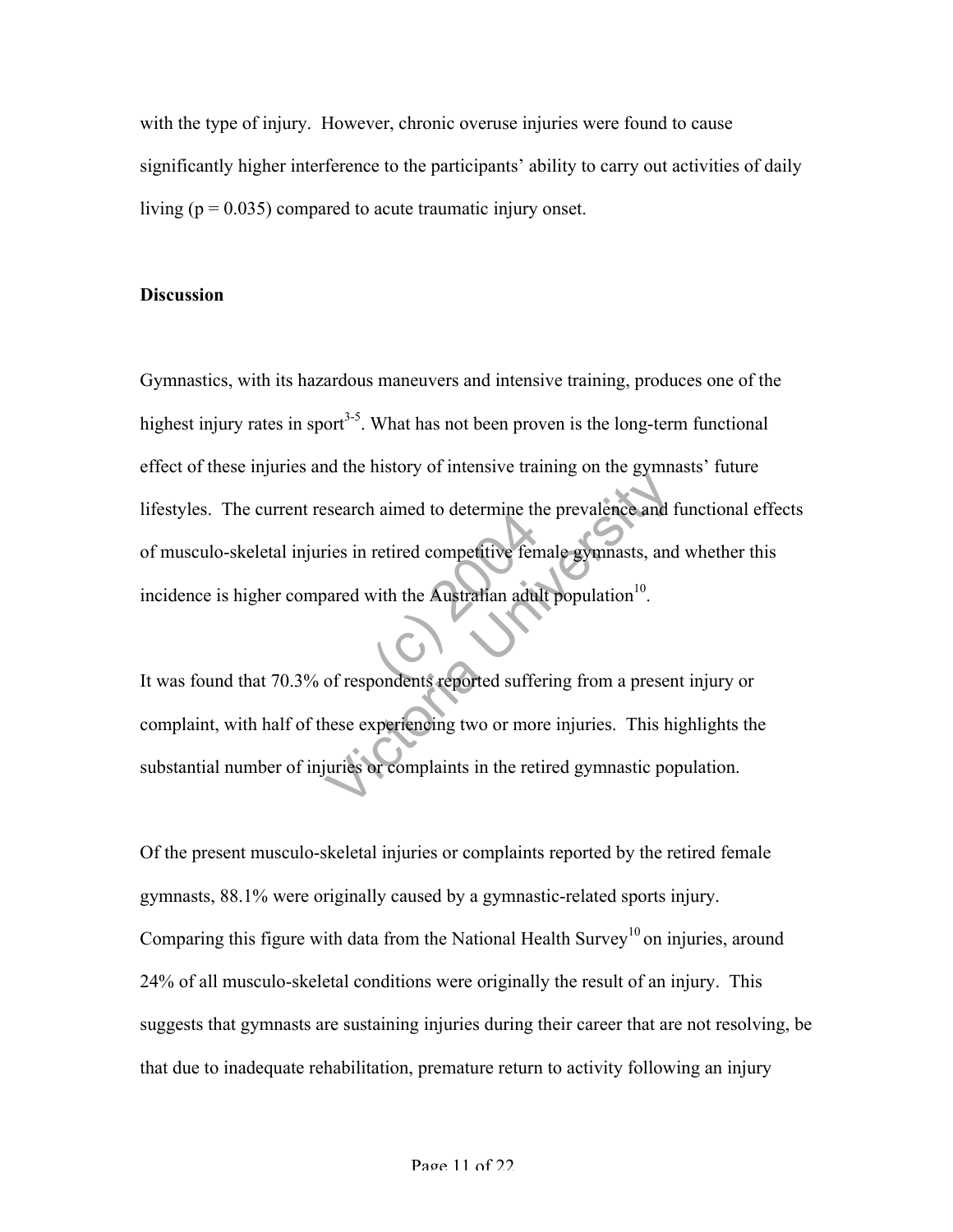and/or the recurrence of the same injury. All these factors contribute to the chronicity of injuries, which may result in the higher number of complaints seen in the retired gymnast population compared with the general Australian population.

past month. This sugged<br>ed some of the results,<br>ne. However, this results<br>career are causing the r in the past month. This suggests that the short<br>erlooked some of the results, and future research<br>of time. However, this result still demonstrate<br>masts' career are causing the retired gymnast pa<br>is pain is interfering with All participants who were experiencing a current injury or complaint reported having some effect on their current life from an injury. Further, 62.3% of the reported injuries were found to be having a detrimental effect on the gymnasts' current lifestyle. This figure could have been higher as some gymnasts reported that the only thing that aggravated their pain was playing particular sports or partaking in particular activities, which they had not done in the past month. This suggests that the short testing period of one month may have overlooked some of the results, and future research needs to record data over a longer period of time. However, this result still demonstrates that injuries incurred during the gymnasts' career are causing the retired gymnast pain. Of even greater concern is that this pain is interfering with their ability to take part in daily, social, recreational and work activities.

Of the injuries described, 64.1% were originally of the acute traumatic type, 17% were of the chronic overuse type, and 18.9% were simply described as an ache. In previous research by Kolt and Kirkby, <sup>512</sup> acute injuries dominated the results in both elite and subelite gymnasts. However, of the 34 acute injuries reported in this current study, 29 (85.3%) originally occurred during the gymnasts' career. This suggests that either the injury never resolved and became a chronic injury or that the participant has re-injured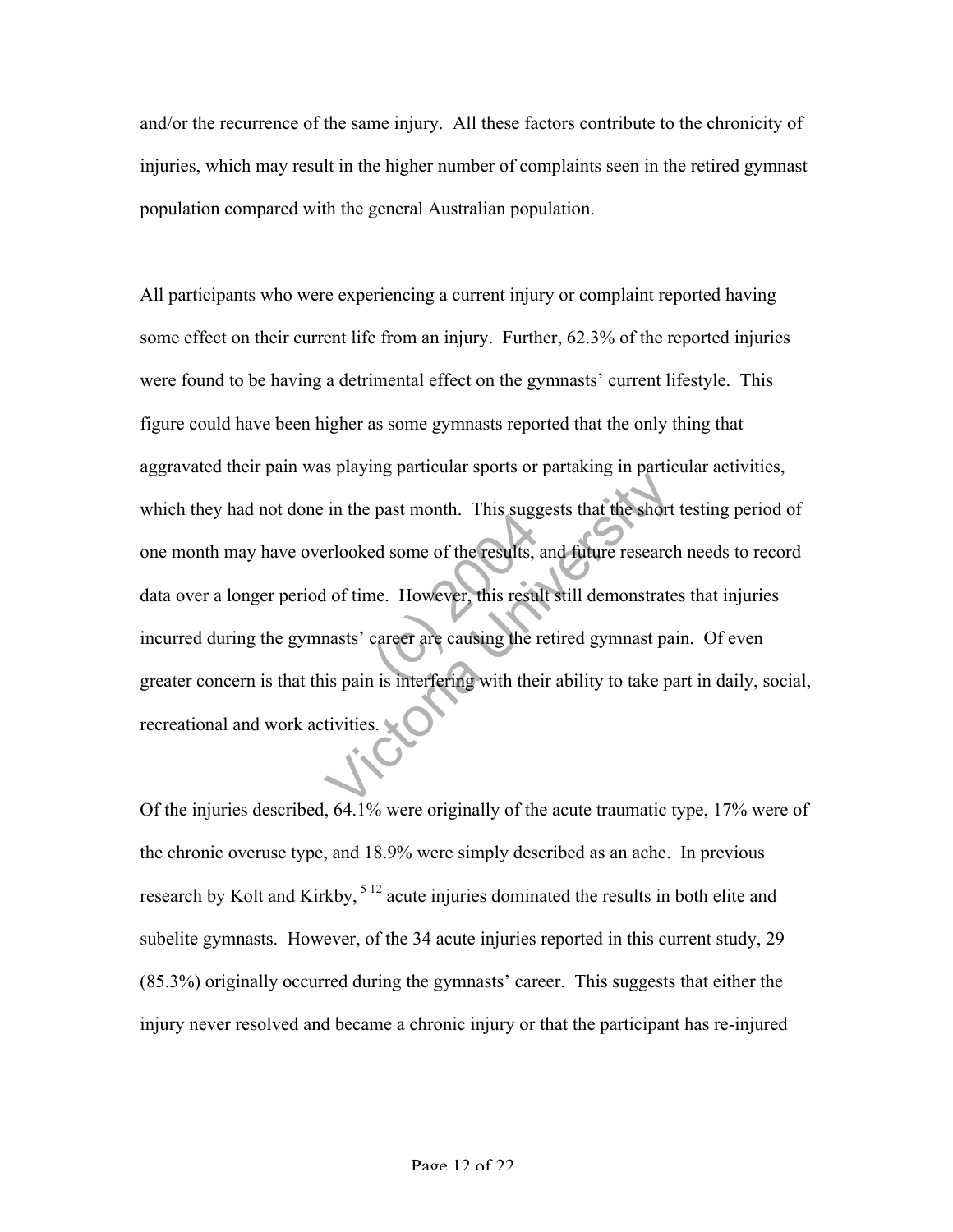the area. Regardless, the fact remains that the original damage was done during training, predisposing the gymnasts to future pain and discomfort.

astic) lives<sup>4</sup>. Therefore<br>injuries, particularly of<br>of the original injury. Example 1988. Therefore, it is important to<br>the distribution of the effore, it is important to<br>the of injuries, particularly of the chronic overulution<br>of the original injury.<br>of injury was the sprain, occupying 30.2% of t Chronic overuse injuries were found to cause a significantly higher change in the gymnasts' ability to partake in activities of daily living  $(p=0.035)$ . Of the chronic injuries, the majority (77.8%) originated during the gymnasts' career. This substantiates the thought that chronic overuse injuries sustained throughout the gymnasts' career do not resolve. This is possibly due to incomplete recovery and premature return to gymnastic activity following an injury. Premature return to activity may lead to the reoccurrence of chronic injuries and therefore continue to present as a residual complaint in gymnasts' future (non-gymnastic) lives<sup>4</sup>. Therefore, it is important to allow adequate recovery and strengthening of injuries, particularly of the chronic overuse type, in order to achieve complete resolution of the original injury.

The most frequent type of injury was the sprain, occupying 30.2% of the reported injuries. This value is consistent with numerous studies reporting injury epidemiology in gymnastics<sup> $51213$ </sup>. However, as opposed to those results, the present result is reported in retired gymnasts who sustained the sprain whilst training and are still experiencing discomfort from the injury some years later. Conversely, it is regarded that previous injury is a risk factor for subsequent injury at the same site<sup>4 14</sup>, so any person who has experienced a sprain is at risk of re-injury and this risk is greater if the joint is continually placed under stress. Therefore, gymnasts who experience a sprain during their career are more likely to re-injure the area, resulting in residual discomfort in their future lifestyles.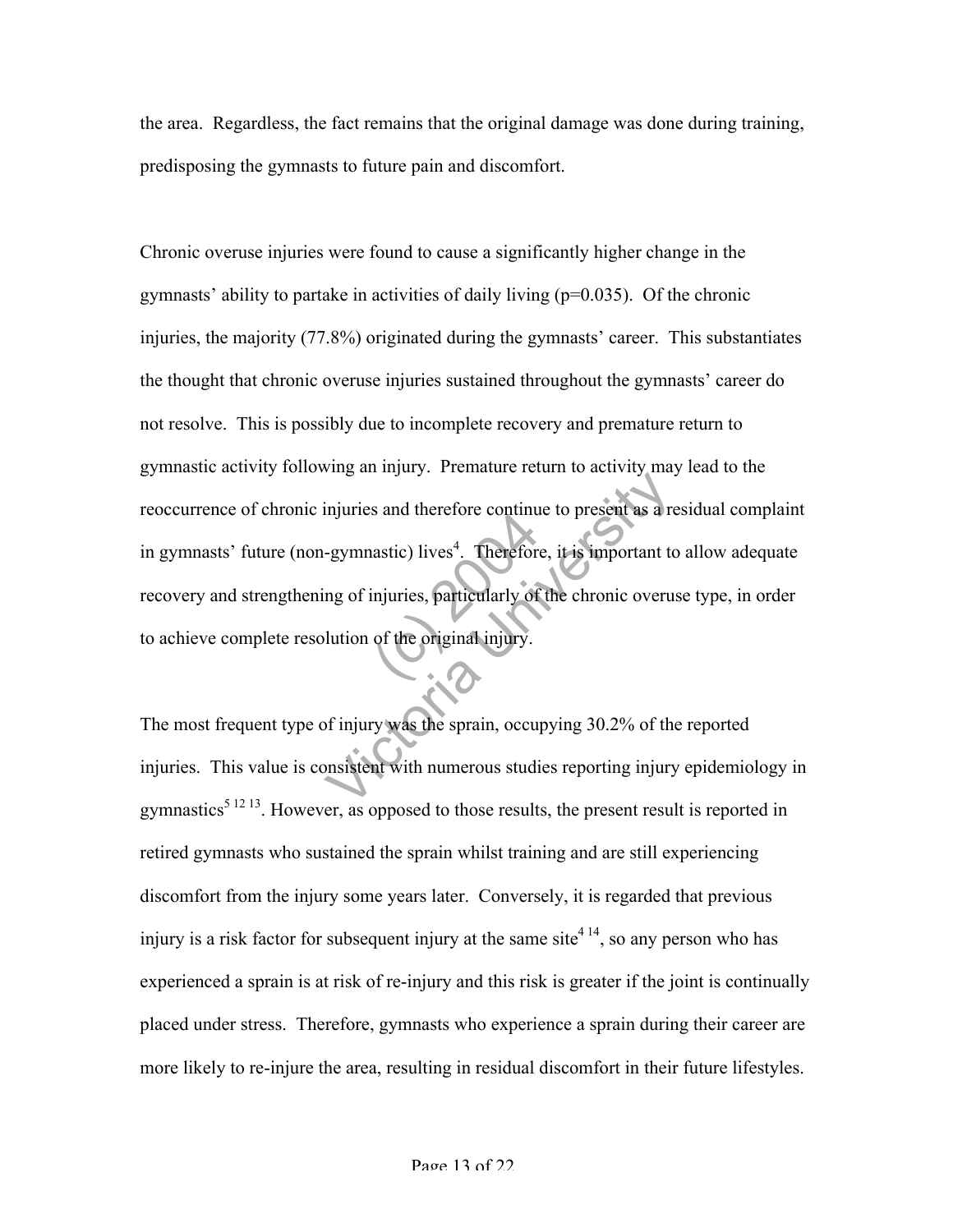during these movement<br>ies seem to have more<br>uld be expected, as we<br>bearing limbs. Howev Ismounts, and tumbling while gymnasts are transported that of the lower lim<br>Sismounts, and tumbling while gymnasts are transported to the lower lim<br>Dinjuries seem to have more residual effects in<br>his would be expected, as In accordance with other studies<sup>48 12</sup>, the lower limb as a whole recorded the highest number of injuries, with just under half of all current injuries (49%). 50% of the injuries in the lower limb occurred at the ankle and foot. Pettrone and Ricciardelli<sup>13</sup> found that the floor exercise (tumbling) had the highest number of injuries (35%) followed by beam, then vault. These authors stated that a large proportion of injuries occurred at the mount or dismount possibly due to rewarding high-risk maneuvers in the gymnastic scoring system. Similarly, Caine et al<sup>4</sup> reported 35.7% of the sprains occurred during the dismount. This highlights the point that there is increased risk of injury from difficult and hazardous mounts, dismounts, and tumbling while gymnasts are training and that a large number of injuries occur during these movements in the lower limb. As seen in this present study, lower limb injuries seem to have more residual effects in retired gymnasts than other body parts. This would be expected, as weight-bearing limbs require longer rehabilitation than non-weight bearing limbs. However, there may also be unresolved tissue damage from landing injuries that predisposes the area to subsequent injury<sup>414</sup>. Injury prevention and rehabilitation programs already place focus around these areas of the sport, however due to the dangerous nature of the maneuvers and unpredictability of the gymnast, a high number of injuries continue to occur in these areas. Therefore it is imperative that performing maneuvers such as mounts, dismounts and tumbling should be limited to short periods of time, whereby the gymnast can exercise their full concentration and strength whilst performing the dangerous maneuvers.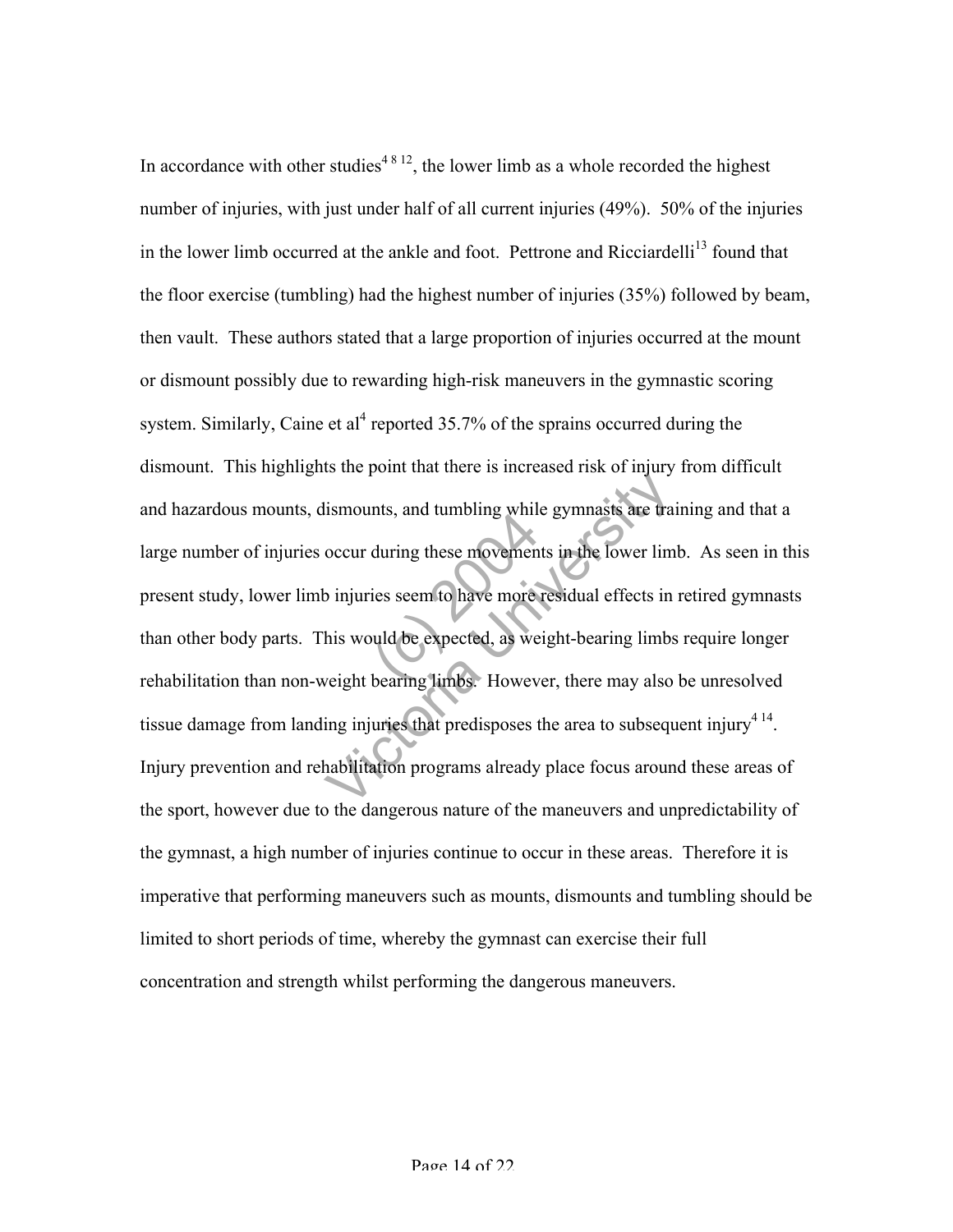The lower back was found to be the single most commonly injured area in retired gymnasts registering 34% of the complaints, of which the majority (88.9%) were originally caused by a gymnastic-related injury. This brings attention to the nature of the maneuvers conducted in gymnastics, requiring gymnasts to hyperextend their lower back, placing it under a great deal of stress and predisposing the area to lingering pain or discomfort. This finding is consistent with the research conducted by Caine et al. $4$  who found the highest number of injuries in gymnasts occurred in the lower back (18.3%).

matter of the lower back is<br>the gymnasts' life, with the gymnasts' life, with the retired gymnastic<br>of the retired gymnas Of the injuries to the lower back, there was a 7.<br>at once injured, the lower back is prone to re-injughout the gymnasts' life, which was shown in<br>48.6%) of the retired gymnasts reported having<br>ution would be to reduce the The same study<sup>4</sup> also suggested that of the injuries reported during a one-year period, 32.7% were re-injuries. Of the injuries to the lower back, there was a 72.2% rate of reinjury. This suggests that once injured, the lower back is prone to re-injury and is likely to remain a problem throughout the gymnasts' life, which was shown in this present study as just under half (48.6%) of the retired gymnasts reported having a lower back complaint. Thus, the solution would be to reduce the incidence of lower back injuries initially, in order to then reduce the incidence seen in retired gymnasts' current lifestyles. Preemptively introducing segmental stabilisation exercises for the lower back to gymnasts prior to reaching a competitive level may help reduce the risk of injuring the lower back. Although many muscles of the trunk are capable of contributing to the protection and stabilisation of the lumbar spine, recent evidence suggests that transverse abdominis (TA) and multifidis play a significant role in the reduction of lower back pain<sup>15</sup>. The exercises include activating an isometric co-contraction of the TA and multifidis muscles and training the patient to hold a low level tonic contraction<sup>15</sup>.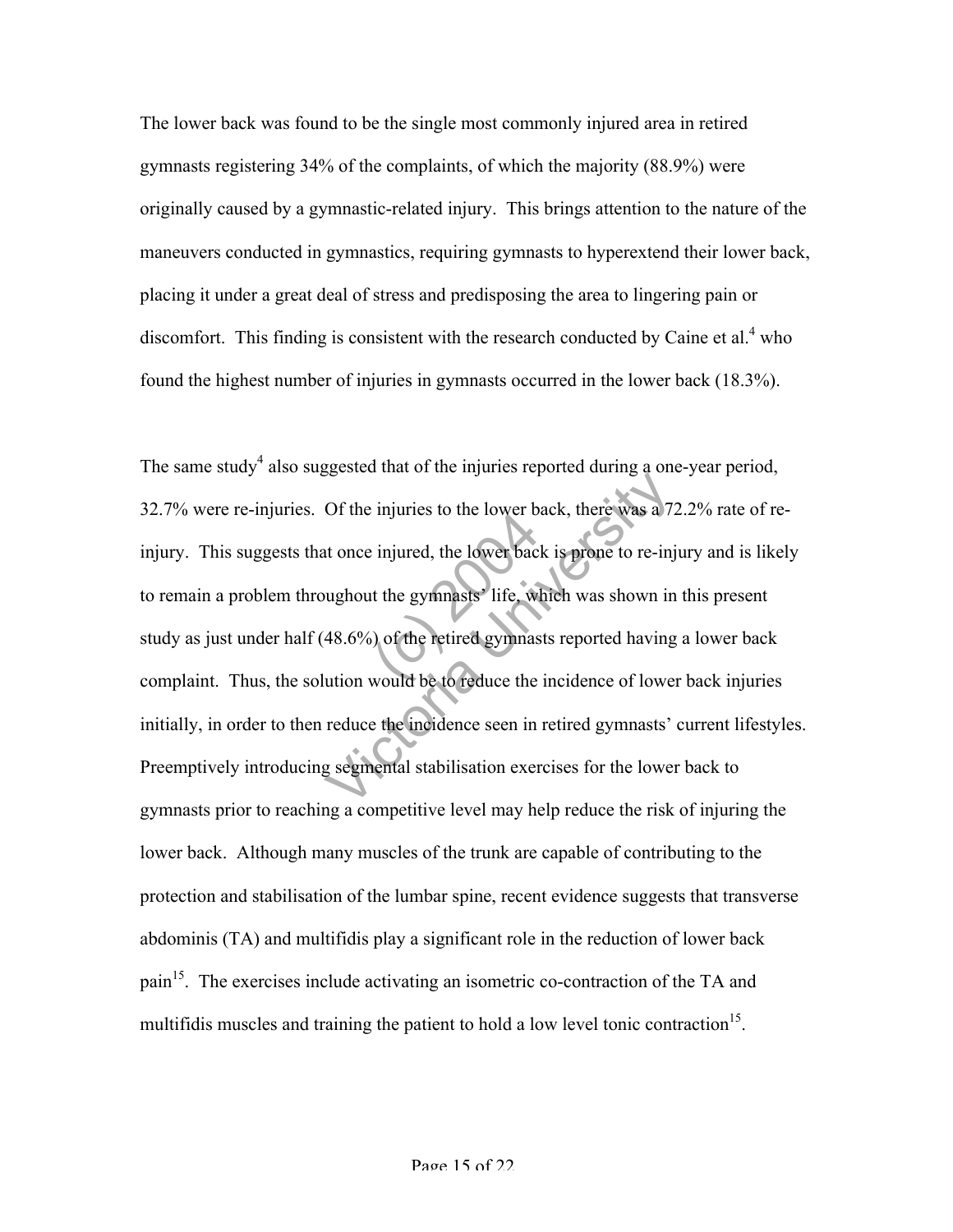age of the participant, the<br>It demonstrates that the<br>ne risk of incurring an intensity.<br>It the higher the intensity We have the present state joints to be the model of the age of the participant, the number of hours<br>is result demonstrates that the length of time spease the risk of incurring an injury that will concurrent<br>future lifestyl Surprisingly, results from this present study suggest that the intensity of the training has no impact on the risk of experiencing residual pain from a gymnastic-related injury, as there was no correlation between the training or competition level of the gymnast and the number of injuries seen in the retired gymnasts. Research from Lowry and Leveau<sup>16</sup> determined that competitive gymnasts were at a higher risk of injury than noncompetitive gymnasts. This previous result is consistent with the results of this study as all participants were at a competitive level while they were training, which suggests that any injury sustained once the gymnast reaches a competitive level has an equal risk of affecting the gymnasts later in life. The present study also found no correlation between the number of injuries and the age of the participant, the number of hours per week or years spent training. This result demonstrates that the length of time spent participating in the sport does not increase the risk of incurring an injury that will continue to have an effect on the gymnasts' future lifestyle. Conversely, previous research<sup>4513</sup> has found that the longer the duration and the higher the intensity of the workout, the greater the risk of injury for the gymnast. For example, in the study by Kolt and Kirkby<sup>12</sup>, elite gymnasts had a higher injury rate than subelite gymnasts. However, this present result regarding the number of injuries in retired gymnasts is not determined by the duration or intensity of the workout, but by the severity of the original injury, the time allowed for recovery and the subsequent rehabilitation of the injury. Therefore, future research needs to assess the recovery and rehabilitation of gymnastic injuries at their original onset to then be able to evaluate the risk of injuries in retired gymnasts.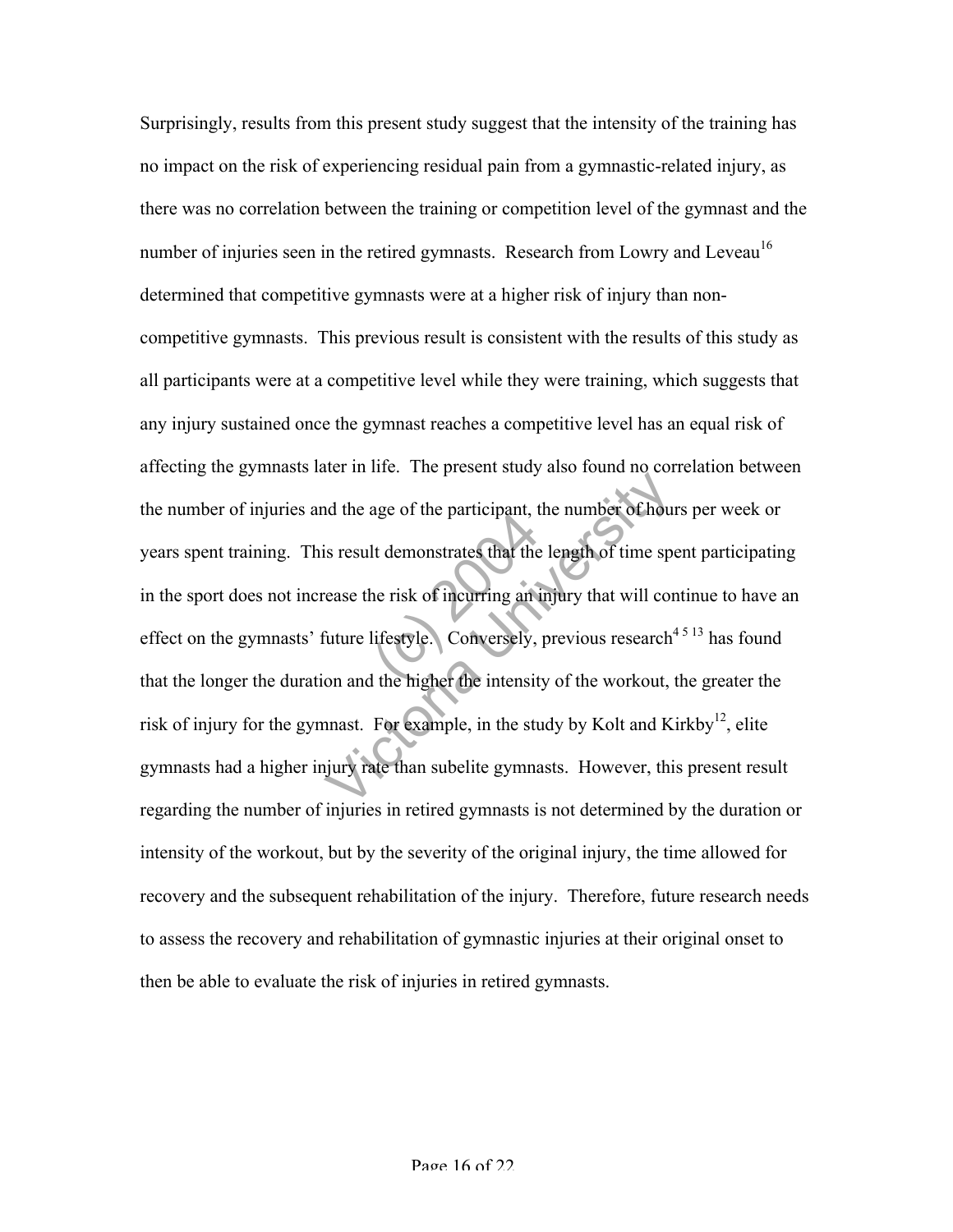## **Conclusion**

and unpredictable natures.<br>
son, providing adequat<br>
hopefully decrease the<br>
d gymnasts. For both coaches and gymnasts at any competit<br>for both coaches and gymnasts at any competit<br>ardous and unpredictable nature of gymnastics,<br>nat reason, providing adequate recovery time an<br>ry will hopefully decrease the dele Gymnastics is a popular and thoroughly enjoyable sport. However, the results of this study highlight that retired gymnasts are experiencing residual pain and interference to their daily lifestyles from injuries that obviously have not resolved from their original onset. Also, the results of this study on injury location and type are remarkably similar to epidemiology studies carried out during the gymnasts' career, suggesting that injuries are carried into retirement. This implies a need to improve injury prevention and rehabilitation programs designed for gymnasts and a need for further education into the rehabilitation of injuries for both coaches and gymnasts at any competitive level. However, due to the hazardous and unpredictable nature of gymnastics, injuries will continue to occur. For that reason, providing adequate recovery time and correct strengthening of the injury will hopefully decrease the deleterious long-term effects reported in this study by retired gymnasts.

## **Acknowledgements**

We wish to acknowledge Bruce Walker and Gregory Kolt for their help in the compilation of the questionnaire used in this research project. Also, a big thanks goes out to Gymnastics Australia, with special thanks to Linda Pettit (Coach Education Manager) and Dr. Don McIntosh for their time and effort.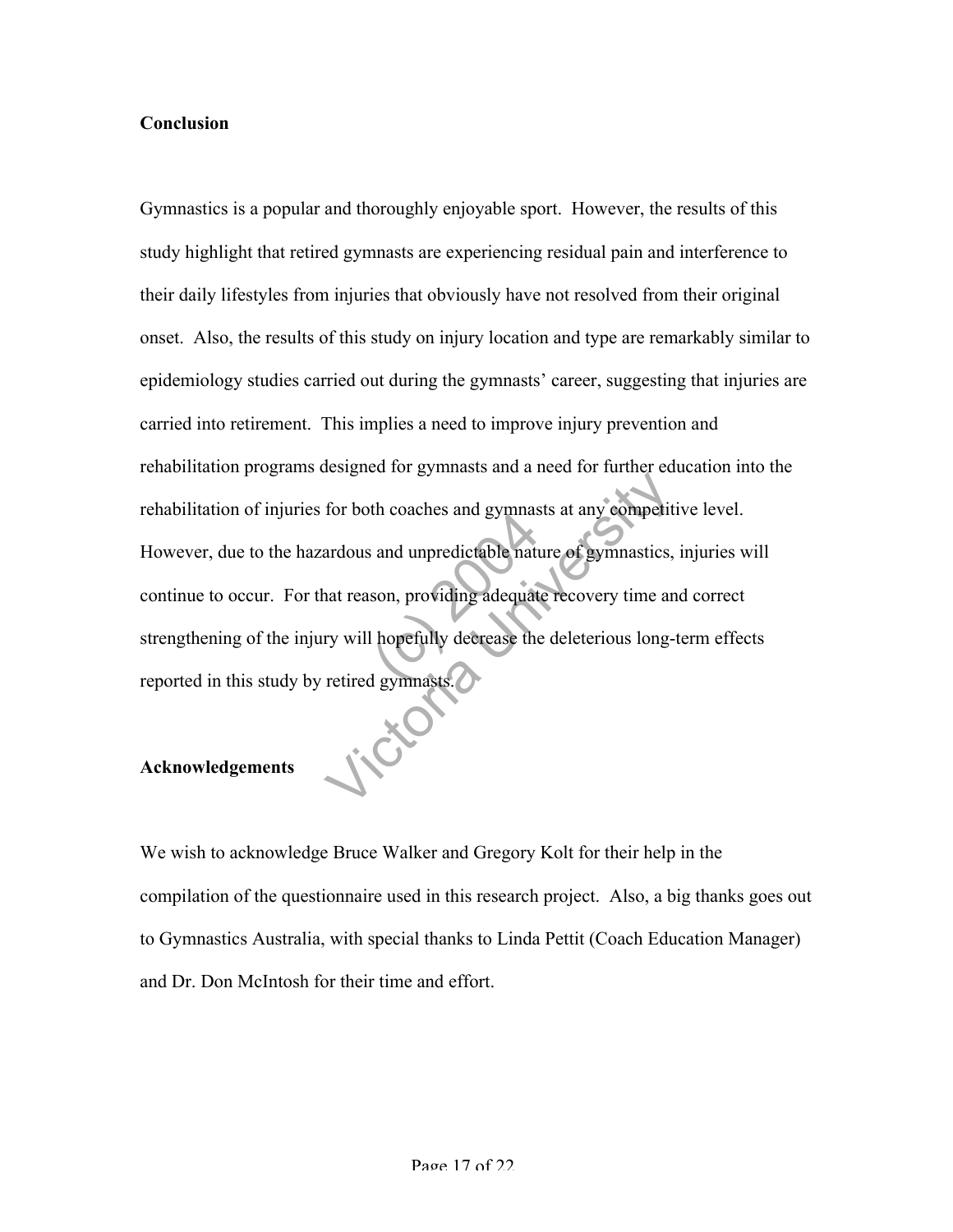## References:

<sup>1</sup> USA Gymnastics (USAG), www.usa-gymnastics.org

<sup>2</sup> Gymnastics Australia, 391 Canterbury Rd. Surrey Hills, VIC, Australia, 3127, www.gymnastics.org.au

3 Garrick J. and Requa R. Epidemiology of women's gymnastics injuries. *Am. J. Sports Med*.

1980;8(4):261-264

<sup>4</sup> Caine D. Cochrane B. Caine C. et. al. An epidemiologic investigation of injuries affecting young competitive female gymnasts. *Am. J. Sports Med.* 1989;17(6):811-820

5 Kolt G. and Kirkby R. Epidemiology of injury in Australian Female Gymnasts. *Sports Medicine, Training and Rehabilitation*. 1995;6:223-231

6 Snook G. Injuries in women's gymnastics. *Am. J. Sports Med.* 1979;7(4):242-244

7 Weiker G. Injuries in Club Gymnastics. *Physician Sports Med.* 1985;13(4):63-66

8 Ruggles D. Peterson H. and Scott S. Radial growth plate injury in a female gymnast. *Med. Sci. Sports Exerc.* 1991;23(4):393-396

9 Singer K. Gymnasts require full recovery after injury. *Physician Sports Med.* 1984;12(9):32

<sup>10</sup> Australian Bureau of Statistics, 4384.0 National Health Survey: Injuries, Australia, 2001

<sup>11</sup> Walker B. Low Back Pain in Australian Adults. Prevalence, Disability,

Economic burden and Care-seeking. Thesis. School of Public Health & Tropical

Medicine, James Cook University, Queensland, Australia, pages 177.

4.0 National Health Survey<br>
calian Adults. Prevalence, D<br>
Thesis. School of Public Hea<br>
ueensland, Australia, pages<br>
gy of injury in elite and sube<br>
S. Br. J. Sports Med. 1999;3. full recovery after injury. *Physician Sports Med.* 1984;12<br>ics, 4384.0 National Health Survey: Injuries, Australia, 20<br>in Australian Adults. Prevalence, Disability,<br>eking. Thesis. School of Public Health & Tropical<br>sity, <sup>12</sup> Kolt G. and Kirkby R. Epidemiology of injury in elite and subelite female gymnasts: a comparison of retrospective and prospective findings. *Br. J. Sports Med.* 1999;33:312-318

13 Pettrone F. and Ricciardelli E. Gymnastic injuries: The Virginia experience 1982-1983. *Am. J. Sports Med.* 1987;15(1):59-62

14 Lysens R. Steverlynck A. van den Auweele Y. et al. The predictability of sports injuries. *Sports Med.* 1984:1:6-10

15 Richardson, C.A., Jull, G.A., Hodges, P.W., Hides, J.A., *Therapeutic exercise for spinal segmental stabilisation in low back pain. Scientific basis and clinical approach.* Edinburgh. Churchill Livingstone. 1999.

 $16$  Lowry C. and LeVeau B. A retrospective study of gymnastics injuries to competitors and noncompetitors in private clubs. *Am. J. Sports Med.* 1982;10(4):237-239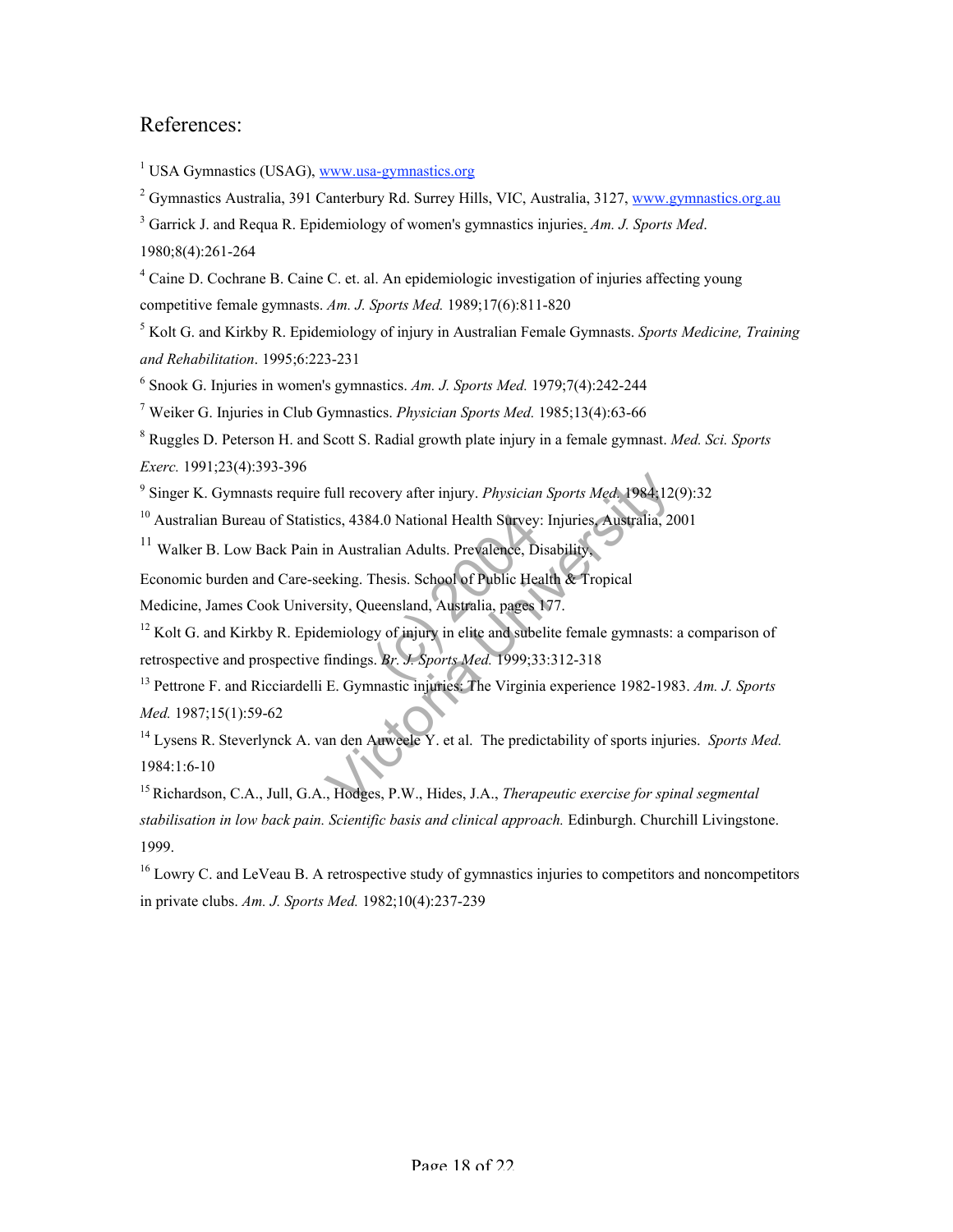# APPENDIX 1 – TABLES AND FIGURES



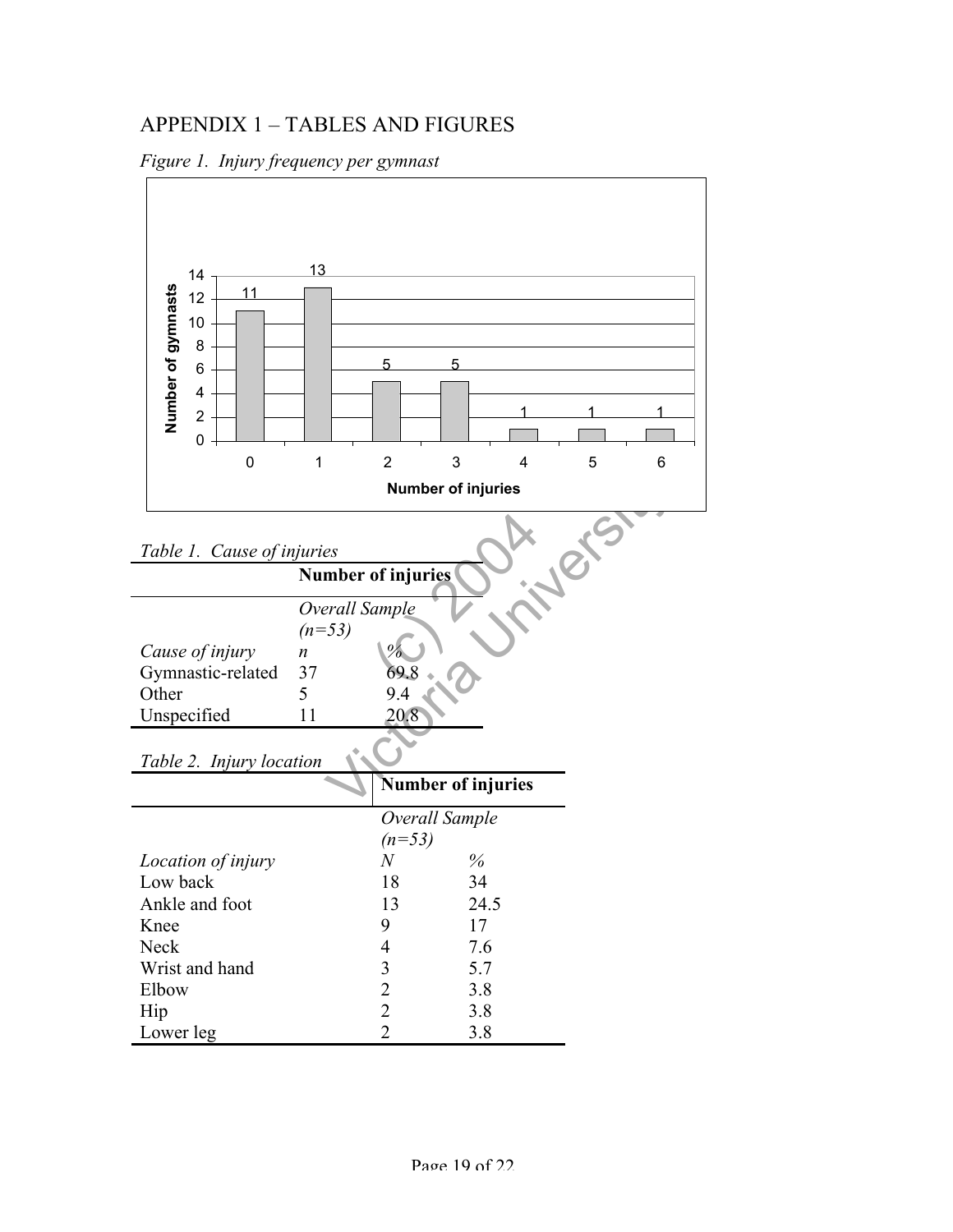| Tuble 5. Injury type       | <b>Number of injuries</b> |      |  |
|----------------------------|---------------------------|------|--|
|                            |                           |      |  |
|                            | Overall Sample            |      |  |
|                            | $(n=53)$                  |      |  |
| Type of injury             | n                         | $\%$ |  |
| Sprain                     | 16                        | 30.2 |  |
| Ache/Soreness              | 10                        | 18.9 |  |
| Strain                     | 6                         | 11.3 |  |
| Tear (ligament)            | 4                         | 7.6  |  |
| <b>Stress fracture</b>     | 4                         | 7.6  |  |
| Dislocation                | 3                         | 5.7  |  |
| Osgood-Schlatter's disease | $\overline{2}$            | 3.8  |  |
| Fracture                   | $\overline{2}$            | 3.8  |  |
| Spondylolysis              | $\mathbf{1}$              | 1.9  |  |
| Spondylolisthesis*         | 1                         | 1.9  |  |
| Disc herniation            | 1                         | 1.9  |  |
| Tear (meniscus)            |                           | 1.9  |  |
| Perthe's disease           |                           | 1.9  |  |
| Tendonitis                 |                           | 1.9  |  |
| * Spondylolytic form       |                           |      |  |
|                            |                           |      |  |
|                            |                           |      |  |
| Tablo A Injury troatmont   |                           |      |  |

## *Table 3. Injury type*

| Tear (meniscus)           |                | 1.9                       |
|---------------------------|----------------|---------------------------|
| Perthe's disease          |                | 1.9                       |
| Tendonitis                |                | . 9                       |
| * Spondylolytic form      |                |                           |
|                           |                |                           |
|                           |                |                           |
| Table 4. Injury treatment |                |                           |
|                           |                | <b>Number of injuries</b> |
|                           |                | Overall Sample            |
|                           | $(n=53)$       |                           |
| Type of treatment         | n              | $\%$                      |
| Physiotherapy             | 29             | 54.7                      |
| Rest                      | 10             | 18.9                      |
| Nothing                   | 9              | 17                        |
| Chiropractic              | 6              | 11.3                      |
| Taping                    | 4              | 7.6                       |
| Surgery                   | 3              | 5.7                       |
| Sports physician          | $\overline{c}$ | 3.8                       |
| Strengthening exercises   | $\overline{2}$ | 3.8                       |
| Massage                   | $\overline{2}$ | 3.8                       |
| Acupuncture               | $\mathbf{1}$   | 1.9                       |
| <b>Bracing</b>            |                | 1.9                       |
| Pain medication           |                | 1.9                       |
| Osteopathy                |                | 1.9                       |
| Plaster casting           |                | 1.9                       |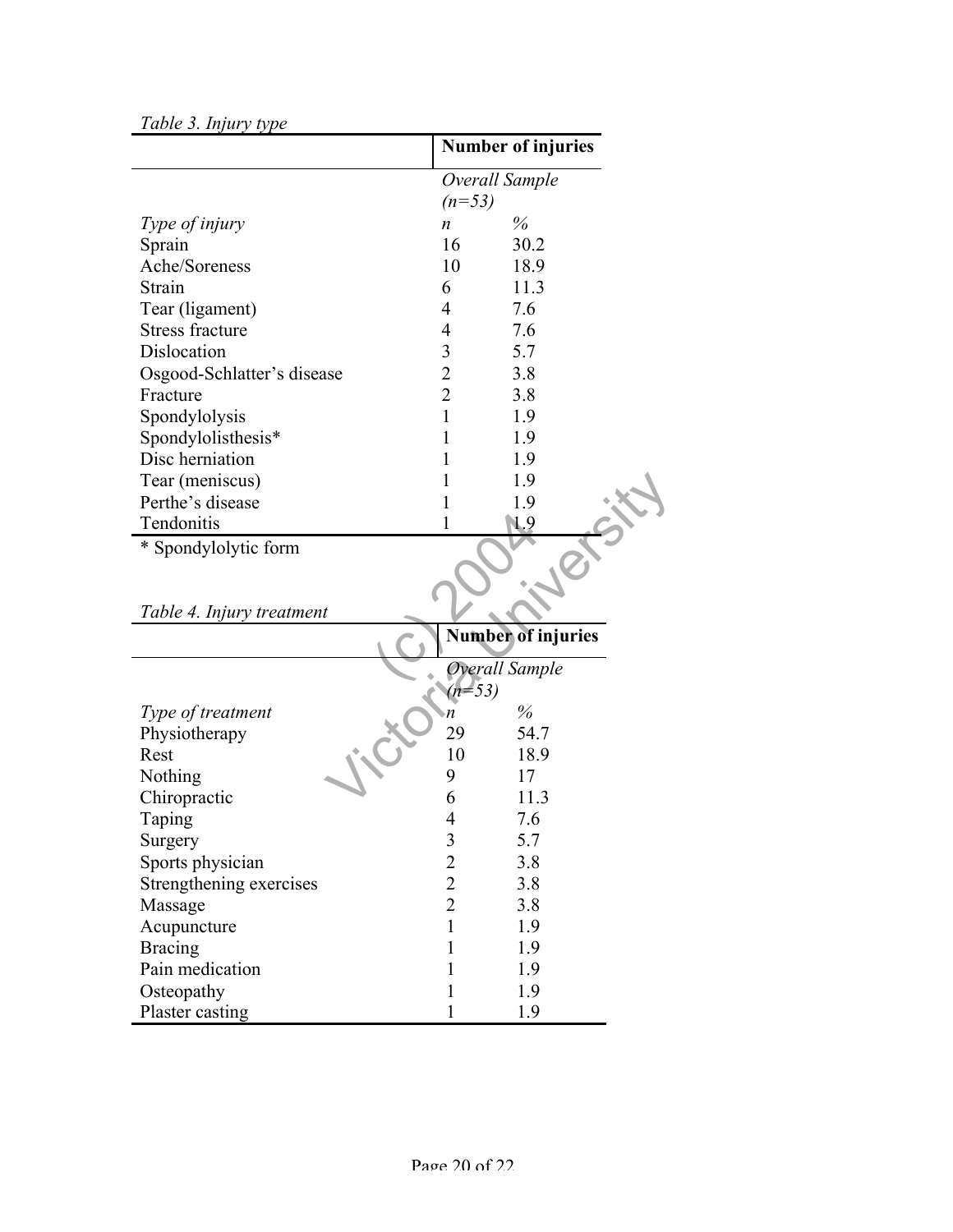| Tuble 5. Correlations for infury frequency | <b>Number of injuries</b> |                 |  |
|--------------------------------------------|---------------------------|-----------------|--|
| Correlation                                | Pearson's r               | Sig. (2-tailed) |  |
| Length of years training                   | $-0.092$                  | 0.589           |  |
| Training level                             | $-0.097$                  | 0.568           |  |
| Age of participant                         | 0.13                      | 0.443           |  |
| Days trained per week                      | $-0.048$                  | 0.777           |  |
| Hours trained per week                     | $-0.018$                  | 0.914           |  |

*Table 5. Correlations for injury frequency*

(c) 2012 Jicordan University